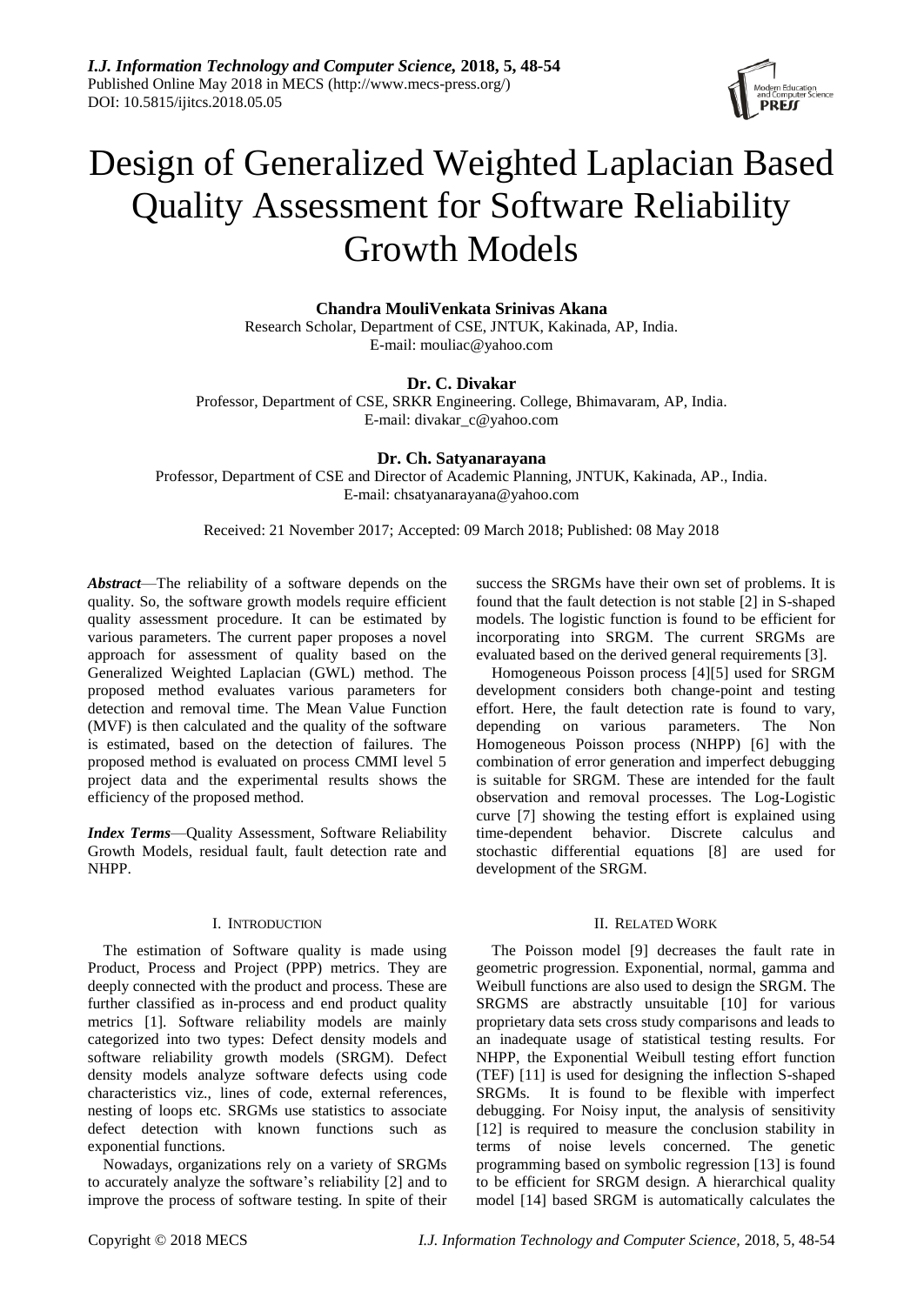metric values and their correlation with various quality profiles. The distance based approach (DBA) [15] based SRGM is evaluated for selecting the optimal parameters and yields the ranking. It identifies the importance of criteria for the application.

The Japanese software development system utilizes the Gompertz curve [16] for residual faults estimation. In SRGM, multiple change points are crucial for detection of environment changes [17]. These are known for efficiently handling both the imperfect and ideal debugging conditions. In SRGM, application of Queuing modes is used for describing the fault detection rate and correction procedure. For this, the extension of infinite server queuing models [18][19] is used based on multiple change points. The Component Based Software Development (CBSD) [20] is considered as building blocks for SRGM. The CBSD primarily focuses on selection of appropriate user requirements. Some of the soft errors can be minimized by using minimum redundancy concept of critical data [21]. In [22] Anjum et.al, presented a ranking based weighted criteria for reliability assessment where the failure data sets are ranked accordingly.

The existing SRGMs have failed to take care of faulty debugging, and hence this paper proposes a novel SRGM which considers both the residual faults and learning ability. This paper is divided into five sections. The section-1 discusses about the introduction, section II discusses about the related work, the section III discusses about the methodology, section IV discusses about the results and discussion and conclusions in section V.

#### III. METHODOLOGY

The present paper proposes a novel approach for quality assessment for software growth model. The design of the proposed methodology is discussed in section A and the estimation of performance measures is discussed in section B

# *A. Design*

The methodology used is illustrated in Fig.1 below.



Fig.1. Block diagram of the Proposed Method.

The probabilistic model based software development process requires a Reliability Analysis. For this, the following hypothesis is considered:

Let  $H_0$ : HPP and  $H_1$ : NHPP

## Here,  $H_0$ refers to null hypothesis and  $H<sub>1</sub>$  is the alternative hypothesis.

The equation for the Laplace trend derivation is:

$$
U = \frac{L(\theta_0)^{n}}{E(-L(\theta_0))^n} \tag{1}
$$

Where,  $\theta_0$  is a constituent of vector  $\theta$  with a value that removes the time-dependency of the intensity function  $λ(t;θ)$ .

Let's assume an error probability:

$$
\alpha = P
$$
{rejectH<sub>0</sub> | H<sub>0</sub> is true

The Laplace trend is expressed as:

| $U Z_{\alpha}$                 | Reliability growth        |
|--------------------------------|---------------------------|
| $U>Z_{\alpha}$                 | Reliability deterioration |
| $-Z_{\alpha} < U < Z_{\alpha}$ | Stable reliability        |

Where,  $Z_{\alpha}$  lies in the upper  $\alpha$  percentage in the standard normal distribution [23].

If U> $Z_{\alpha}$  or U<- $Z_{\alpha}$ , H<sub>0</sub> can be ignored; or accept H<sub>0</sub>if - $Z_{\alpha} \leq U \leq Z_{\alpha}$ .

Software reliability test serves to identify the failure patterns that exhibit substantial changes over a period of time. If the event occurrences area NHPP representing a function of log-linear failure intensity  $\lambda(t) = \exp(\alpha + \beta t)$ ,

the null hypothesis for Laplace test can be expressed as:

$$
U(k) = \frac{\sum_{i=1}^{k} (i-1)n_i - \frac{k-1}{2} \sum_{i=1}^{k} n_i}{\sqrt{\frac{k^2 - 1}{12} \sum_{i=1}^{k} n_i}}
$$
(2)

The weighted approach of the proposed technique is based on the weight attribute.

Let  $\omega \varepsilon$  [0,1] be the weighted attribute indicating the amount of software reliability growth at time  $[t_l, t_l + t_w]$ .

Then the weighted failure intensity function  $\lambda_w(t)$  is:

$$
\lambda_w(t) = \lambda(t) + w\lambda(t) + (1 - w)\lambda(t_1)
$$
 (3)

Where,  $\lambda(t)$  refers to the failure intensity function.

If w=1, $\lambda_w$  changes to  $\lambda(t)$ . If w=0, $\lambda_w$  is constant. Moreover, for  $ωε$  [0,1]  $λ<sub>w</sub>$  carries a lighter tail than  $λ(t)$ in the period  $[t_1, t_1 + t_w]$ .

Therefore, the weighted anisotropic Laplace test statistics is given by the expression [24]:

$$
A_w(k) = A(k) + wA(k) + (1 - w)A(t_1)
$$
 (4)

#### *B. Estimation of Performance Measures*

The proposed method estimates the following performance measures.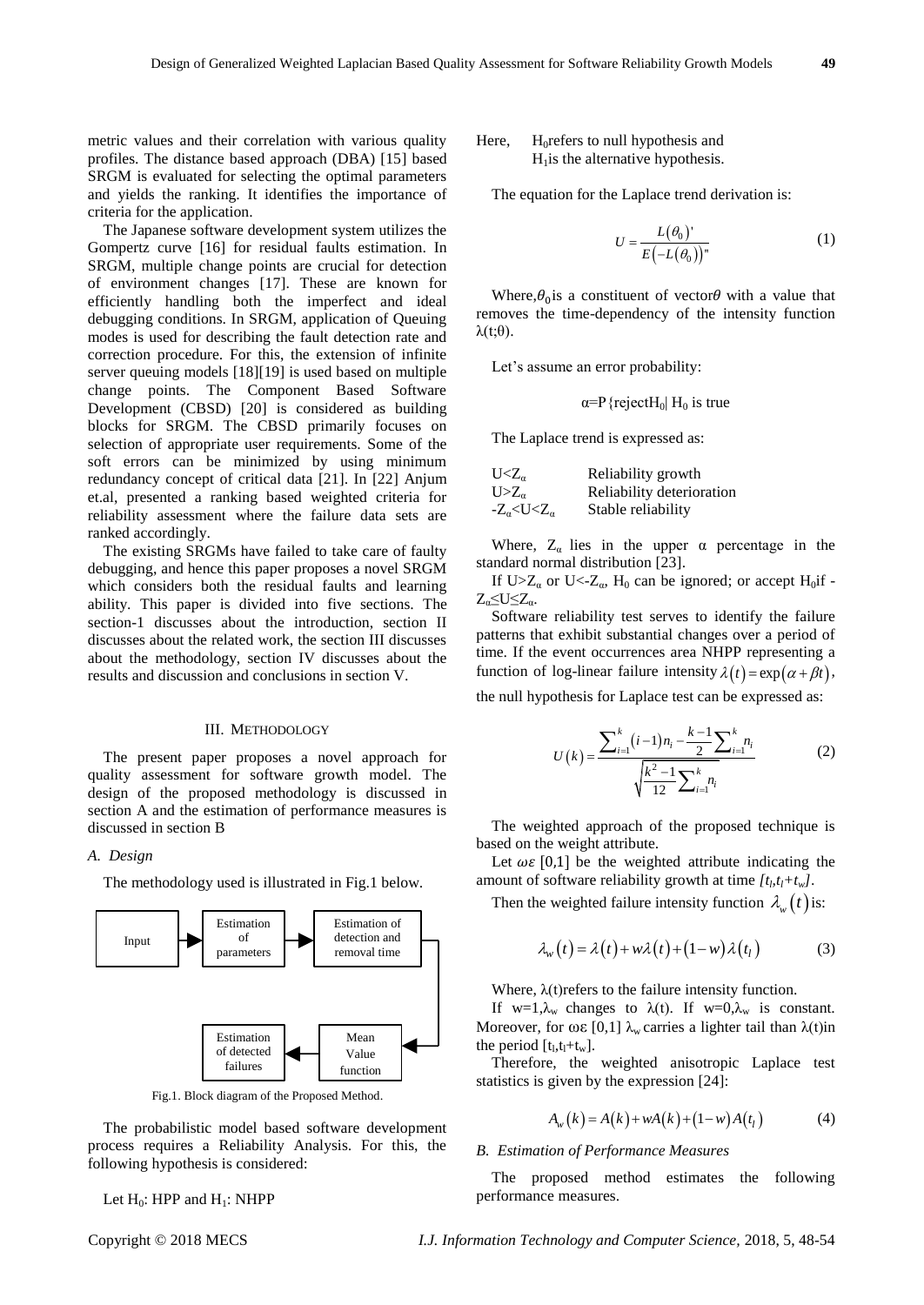$$
\alpha = \frac{\sum_{i=1}^{n} f_i}{1 - e^{-\beta t_k}} = \sum_{i=1}^{n} \frac{f_i \left( t_i e^{-\beta t_i} - t_{i-1} e^{-\beta t_{i-1}} \right)}{e^{-\beta t_{i-1}} - e^{-\beta t_i}}
$$
(5)

$$
mvf = \alpha_p \left[ 1 - e^{-\beta_p t_p} \right] \tag{6}
$$

where,

α is a count of failures of the Goel–Okumoto (G-O) model

 $\alpha_p$  is an estimation of total number of failures of

the proposed model.

β refers to the failure occurrence rate,

t represents detection time and  $t<sub>p</sub>$  indicates total failure time

Mean Value Function (MVF) is the cumulative number of failures detected between time 0 and t[25].

The proposed method is presented with following assumptions [26]

- 1. NHPP is used to model Failure observation and fault removal.
- 2. The learning capability of the Tester is an incremental function relevant to testing time.
- 3. Software failure and fault removal functions are independent of each other.
- 4. In a software system, the residual fault detection rate is a non-increasing function dependent on time.
- 5. The probability of occurrence of a failure is directly proportional to the number of undetected residual faults.

### *C. Stopping Rules*

Stopping rules are vital to the development of software cost models. The Software testing process inherently is found to be expensive and consumes a major share of the software development project cost [27]. According to literature, many researchers have addressed the stopping rule problem. Several stopping criteria were compared to study their impact on product-release time:

- Number of remaining faults: When a fraction 'p' of the total expected faults are detected, Testing can be stopped.
- Failure intensity requirements: When the failure intensity is found to have a specified value at the end of the test phase, Testing can be stopped.
- $a = \int_{-\infty}^{\infty} \int_{-\infty}^{\infty} \int_{-\infty}^{\infty} \int_{-\infty}^{\infty} \int_{-\infty}^{\infty} \int_{-\infty}^{\infty} \int_{-\infty}^{\infty} \int_{-\infty}^{\infty} \int_{-\infty}^{\infty} \int_{-\infty}^{\infty} \int_{-\infty}^{\infty} \int_{-\infty}^{\infty} \int_{-\infty}^{\infty} \int_{-\infty}^{\infty} \int_{-\infty}^{\infty} \int_{-\infty}^{\infty} \int_{-\infty}^{\infty} \int_{-\infty}^{\infty} \int$  Reliability requirements: When the software development is in operational phase, if the conditional reliability reaches a required value, then the testing is stopped. This can also be expressed mathematically as the condition when the ratio of the cumulative number of detected faults at time T to the expected number of initial faults, reaches a specified value

#### *D. Optimal Software Release Time*

Like any traditional SRGM, the analyst has to design a model optimize it. The information obtained from the analysis has the potential to assist the management in taking crucial decisions with regard to the project. By incorporating the fault debugging time, it is possible to extract more practical data, which in turn could prove useful in decision-making.

The proposed model can thus help us to realize the optimal software release time, subject to different software testing stopping criteria.

## *E. Exponential Distributed Time Delay*

During the testing phase, the correction time is found to follow an exponential distribution, with an assumption that it is distributed as  $\Delta \cong \exp(\mu)$  at a given fault detection intensity of  $\lambda_d$  [28]. The fault correction intensity is then expressed:

$$
\lambda_c(t) = E[\lambda_d(t-\Delta)] = \int_0^t \lambda_d(t-x) \cdot \mu e^{-\mu x} dx \tag{7}
$$

The fault correction MVF for Goel-Okumoto model is expressed as:

$$
m_e(t) = \begin{cases} a \cdot [1 - (1 + bt) e^{-bt} & \mu = b \\ a \cdot [1 - \frac{\mu}{\mu - b} e^{-bt} + \frac{b}{\mu - b} e^{-\mu t} & \mu \neq b \end{cases}
$$
 (8)

#### *F. Normally Distributed Time Delay*

For a normal time delay distribution with mean μ, variance  $\sigma^2$  and the fault correction density function  $\lambda_c$ , the fault detection intensity function  $\lambda_d$  is estimated with

$$
\lambda_c(t) = E\left[\lambda_d\left(t-\Delta\right)\right] = \int_0^t \lambda_d\left(t-x\right) \cdot \frac{1}{\sqrt{2\pi\sigma}} e^{-\frac{-(x-\mu)^2}{2\sigma^2}} dx
$$

$$
= abe^{-\frac{b^2 + 2\mu b}{2} - bt} \left[\varphi\left(t - \mu - b\right) - \varphi\left(-\mu - b\right)\right] \tag{9}
$$

The fault correction process is then expressed as:

$$
m_c(t) = E\Big[m_d(t-\Delta)\Big] = \int_0^t \lambda_c(t)
$$

$$
= \int_0^t \frac{b^2 + 2\mu b}{2} dt \Big[\varphi(t-\mu-b) - \varphi(-\mu-b)\Big] dt \qquad (10)
$$

#### IV. RESULTS AND DISCUSSIONS

Actual industrial data is used to experiment on the proposed model. The industrial data was gathered from an in-progress CMMI level 5 project. For this, two templates are used. The proposed method testing process is evaluated on the SAP system software failure data. It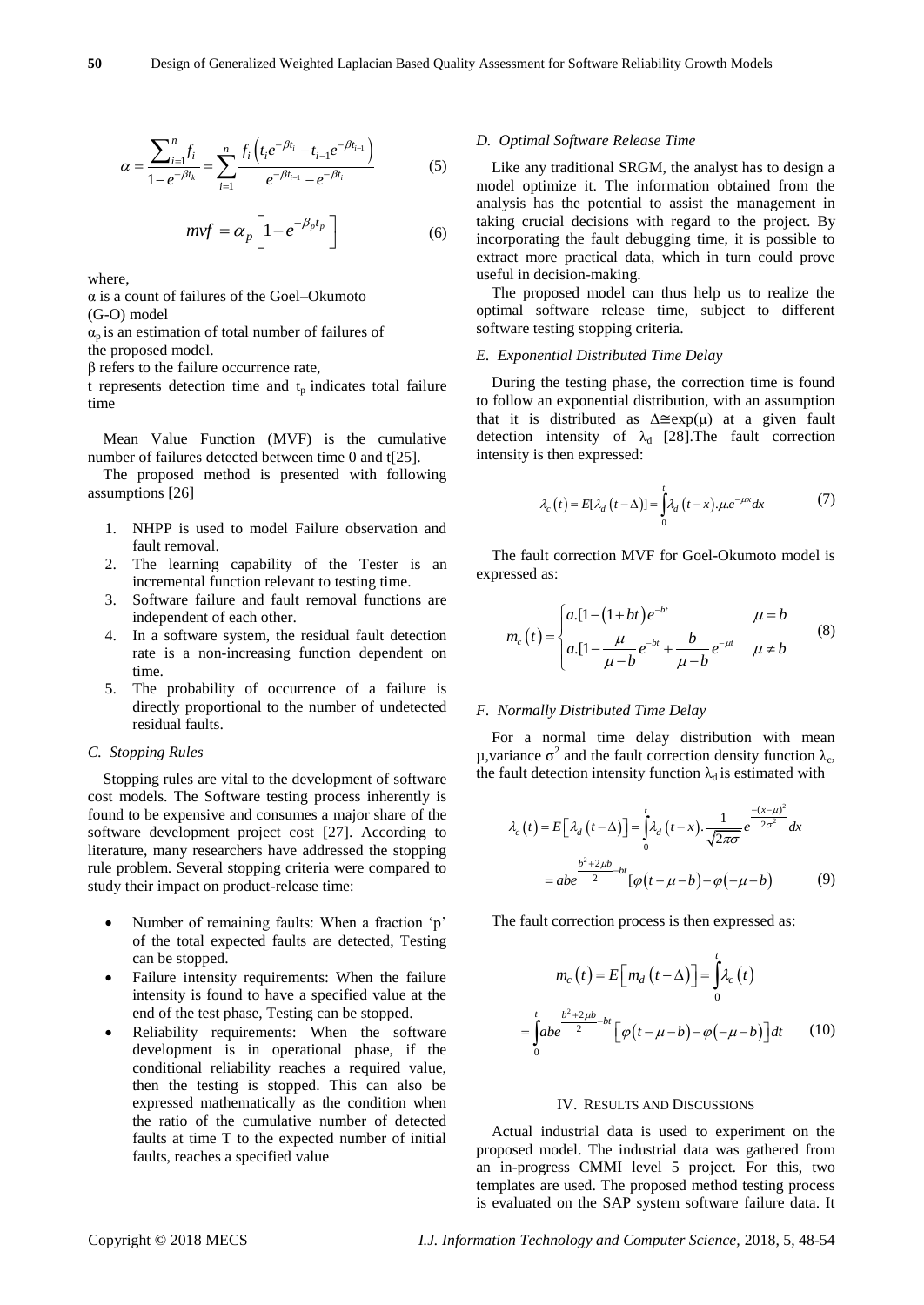consists of failures per day over a period of 170 days. During this, the system is (kept) idle in the following days 121, 122, 128, 142, 143, 144, 145, 147, 148, 149 and 150.

A new reliability estimation model was developed. While most estimation models are used in the later part of the testing stages, this one uses the characteristics of the initial testing stages. Estimation models are generally categorized as:

- a) Failure detection estimation models: Test time is factored in to these models to predict future failure trends by considering detected failure count per time interval.
- b) Failure removal estimation models: These models predict future failure removal using removed failures detected per time interval.

Neither the testing activities nor the debugging activities of the developers are taken into consideration by either of these models. Exponential models form the basis for the proposed model, and hence data that fit into S-shaped models do not conform to the proposed model, which inadvertently shows the proposed model's limitation.



Fig.2. Weighted failure intensity of the proposed method

Fig. 2 presents the weighted failure intensity of the proposed method. Fig. 3 shows the Cumulative Distribution Function (CDF) of the proposed method. The Fig. 3 explains the relationship between the failures and time of the proposed method.



Fig.3. CDF of the proposed method. – Software failures vs. time.

Fig. 4 shows the results of the proposed weighted Laplace trend compared with the conventional Laplacian approach. The result is illustrated in Fig. 4 reveals the efficiency of the proposed method. Due consideration is given to the system activity as well as the amount of reliability growth within the proposed model. This method is aptly called the generalized weighted Laplacian approach for NHPP models. This statistics based approach to assess reliability is found to be adequate, after considering the test results.



Fig.4. Comparison Graph of Weighted Laplace Trend with Green's function

Performance analysis for this method is done using various measures discussed in section 2. Fig. 5 shows the plot of MVF values against time. The MVF values from the proposed method and NHPP model are compared as shown in Fig. 6, making it evident that the proposed method exhibits better efficiency. The Fig. 7 shows the actual and estimated faults identified in time 't'.



Fig.5. MVF values of the proposed method

The Mean Relative Error (MRE) and Mean Square Error (MSE) are used to compare and analyze the results against the actual data [25]. Various performance measures of the proposed method and the Goel-Okumoto (G-O) model are compared and shown in Table 1.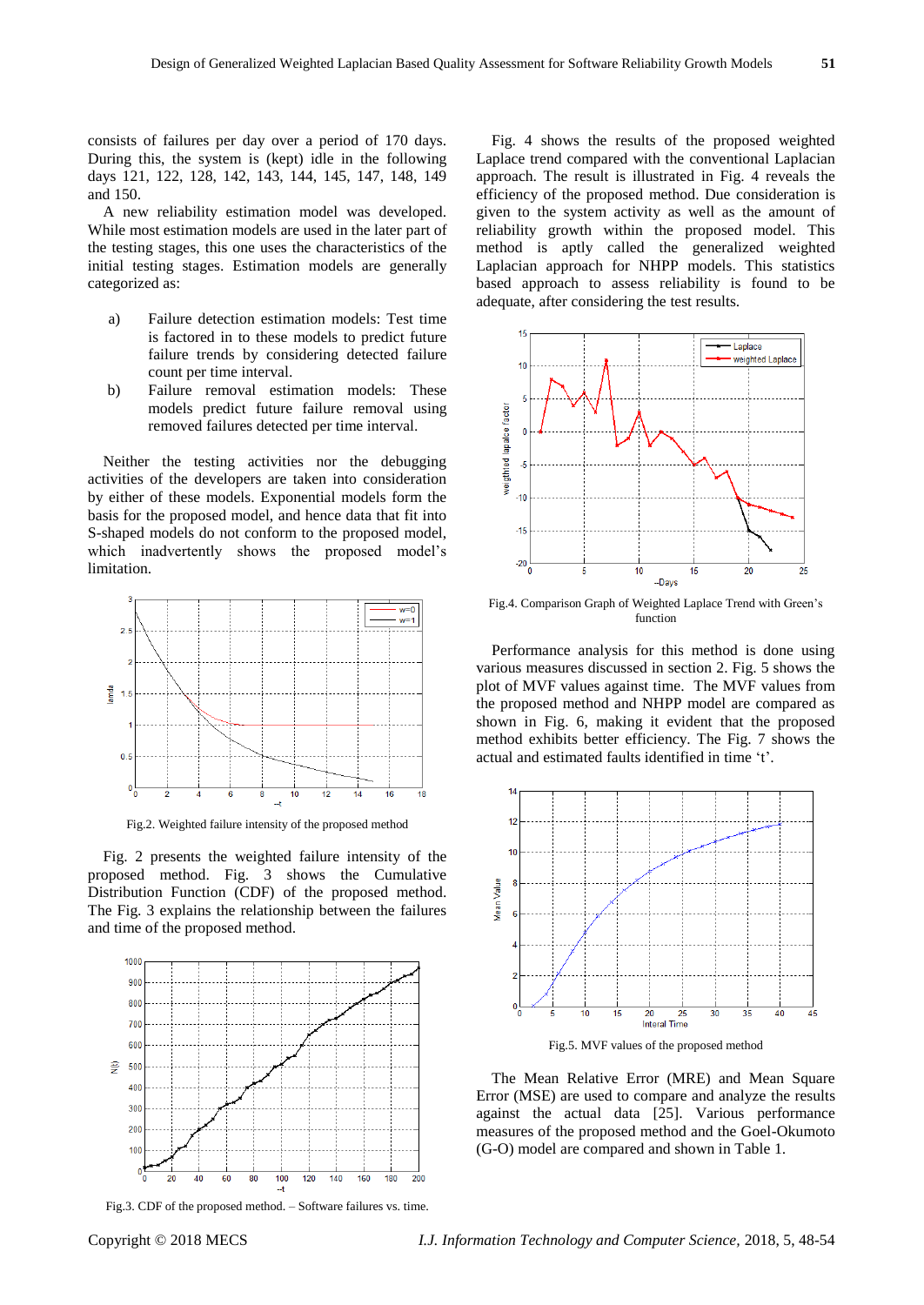

Fig.6. Comparison of MVF measure of proposed and NHPP model



Fig.7. Faults identified in time 't' by the proposed method

|  |  |  |  | Table 1. Comparison of G-O model and proposed Method |
|--|--|--|--|------------------------------------------------------|
|--|--|--|--|------------------------------------------------------|

| <b>Performance</b><br><b>Measure</b> | Goel-Okumoto<br>Model | <b>Proposed</b><br><b>Method</b> |
|--------------------------------------|-----------------------|----------------------------------|
| Time                                 | 1250                  | 1250                             |
| Detection Rate $\alpha$              | 12.34                 | 12.34                            |
| В                                    | 0.05                  | 0.04                             |
| <b>MRE</b>                           | 0.13                  | 0.10                             |
| <b>MSE</b>                           | 0.60                  | 0.29                             |
| <b>Total Intervals</b>               | 38                    | 38                               |
| Failures                             | 10.56                 | 10.10                            |

Table 1above shows that this method is more efficient than the G-O model.

The performance is evaluated using the sum of square errors (SSE) which gradually decreases when compared to other models[26]. SSE presents the deviation of estimated number of faults detected totally from the actual number of faults, and is expressed as:

$$
sse = \sum_{i=1}^{n} (y_i - m(t_i))^2
$$
 (11)

Where 'n' represents the number of failures in the given dataset of  $y_i$  at time 't<sub>i</sub>'. The smaller the value of SSE, the better the goodness of fit provided by the model [26].

| <b>Test period</b> | <b>CPU</b> hrs | <b>Defects found</b> |
|--------------------|----------------|----------------------|
| (1)                | 520.0          | 17                   |
| (2)                | 968.0          | 24                   |
| (3)                | 1430.0         | 27                   |
| (4)                | 1893.0         | 33                   |
| (5)                | 2490.0         | 41                   |
| (6)                | 3058.0         | 49                   |
| (7)                | 3625.0         | 54                   |
| (8)                | 4422.0         | 58                   |
| (9)                | 5218.0         | 69                   |
| (10)               | 5823.0         | 75                   |
| (11)               | 6539.0         | 81                   |
| (12)               | 7083.0         | 86                   |
| (13)               | 7487.0         | 90                   |
| (14)               | 7846.0         | 93                   |
| (15)               | 8205.0         | 96                   |
| (16)               | 8564.0         | 98                   |
| (17)               | 8923.0         | 99                   |
| (18)               | 9282.0         | 100                  |
| (19)               | 9641.0         | 100                  |
| (20)               | 10000.0        | 100                  |

Table 2. Dataset taken from [29]

Table 3. Comparison of models over SSE

| Models         | <b>SSE</b> values |
|----------------|-------------------|
| G-O model      | 155.50            |
| S-model        | 825.00            |
| Proposed model | 147.20            |

Table 3 shows that, in the current experiment, the SSE value for the proposed NHPP model is lower than other models. From the results it is also clear that the number of residual faults within the software can be better predicted using the proposed NHPP model which is based on the fault detection rate and it fits best.

### *A. Application of MVF to G-O Growth Model*

The G-O growth model is considered for quality assessment [26].

Assumptions for the G-O model:

- G-O model is a NHPP
- The fault detection rate value is a constant;
- Software failure detection and fault removal process occur independent of each other.
- For every occurrence of a failure, the cause (error) is identified and removed immediately, and no new errors take its place.
- The probability of occurrence of a failure is proportional to the number of residual faults yet to be detected.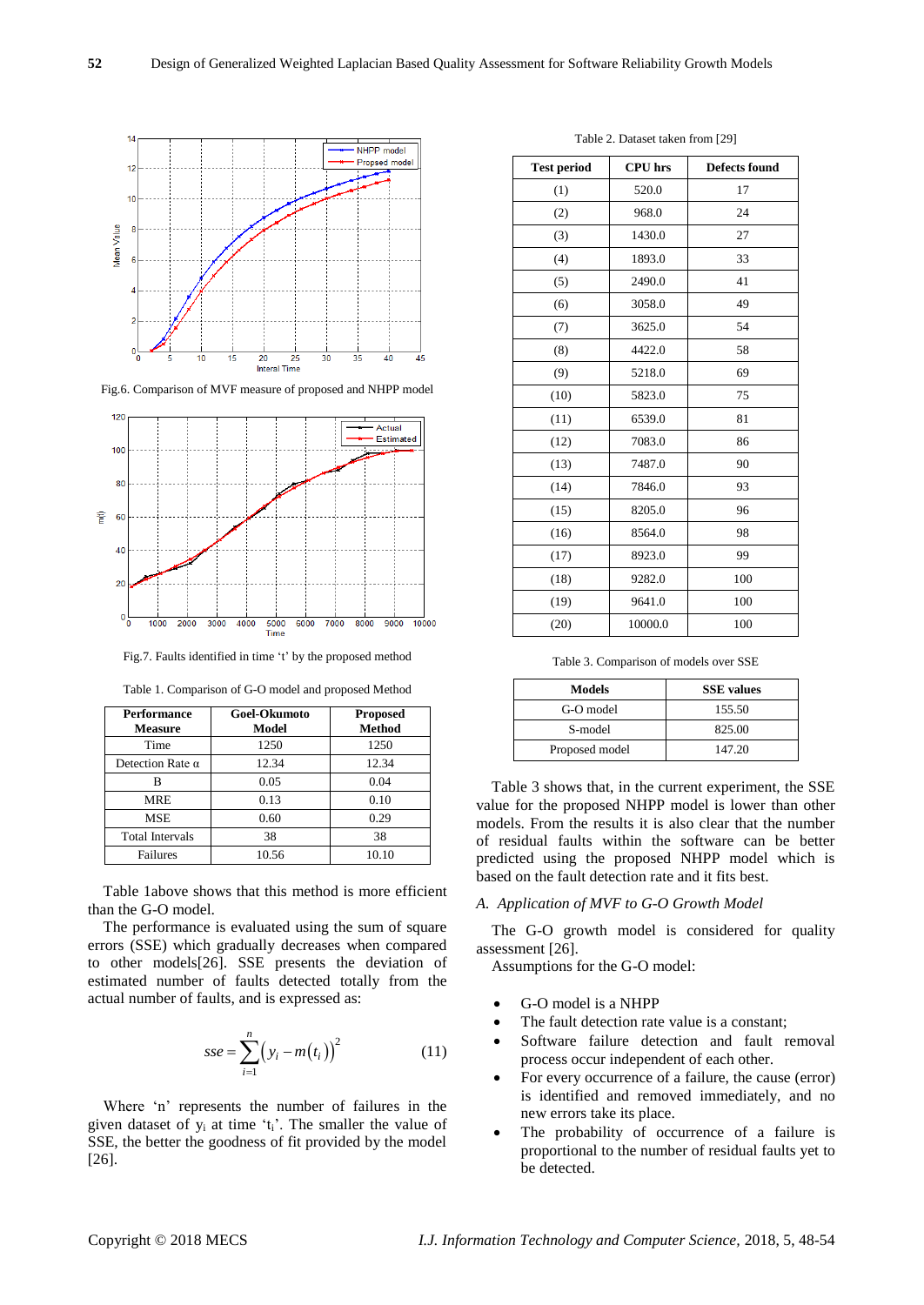The probability of fault detection is proportional to the number of residual faults yet to be detected.

Considering the above assumptions, the G-O model is expressed as:

$$
\frac{dm(t)}{dt} = b(a - m(t))\tag{12}
$$

When the above equation is solved

$$
m(t) = a\left(1 - e^{-bt}\right) \tag{13}
$$

Where 'a' denotes the number of faults is to be eventually detected. Parameter 'b' represents the fault detection rate. This proves that the probability of fault detection is invariable over time [26].

#### *B. Efficiency Analysis*

Assuming the efficiency as ' $\epsilon$ ' equation (13) can be expressed as:

$$
\frac{dm(t)}{dt} = b\big(a - \epsilon m(t)\big) \tag{14}
$$

By solving the above equations we get

$$
m'(t) = \frac{a}{1 - \beta} (1 - e^{-(1 - \beta)bt})
$$
 (15)

Assuming  $a' = \frac{1}{1}$  $a' = \frac{a}{1-\beta}$  $b' = \frac{a}{1-\beta}$   $b' = (1-\beta)\varphi$  $m'(t) = a'\left(1 - e^{-b't}\right)$  (16)

The fault removal efficiency does not have any major impact on the accuracy of reliability prediction of this model.

#### V. CONCLUSIONS

The present paper proposed a novel approach for improved G-O model that can takes care of faulty debugging. The proposed method considers both the residual faults and learning ability for yielding improved fault detection rate. The dependency relation between fault detection rate model and the time is also discussed. When compared to other models, the results of the proposed method show an improved goodness-of-fit.

#### **REFERENCES**

- [1] Kan Stephen H., "Metrics. and Models. in Software Quality, Engineering", Addison Wesley Longman Publishing, Boston MA, USA, 2002, ISBN:0201729156.
- [2] ChinYu Huang[,Kuo](http://ieeexplore.ieee.org/search/searchresult.jsp?searchWithin=%22Authors%22:.QT.Sy-Yen%20Kuo.QT.&newsearch=true) Sy-Ye[n,Michael Lyu,](http://ieeexplore.ieee.org/search/searchresult.jsp?searchWithin=%22Authors%22:.QT.Michael%20R.%20Lyu.QT.&newsearch=true) "An Assessment of Testing, Effort Dependent, SRGMs," IEEE Transactions on Reliability, Volume: 56, [Issue: 2,](http://ieeexplore.ieee.org/xpl/tocresult.jsp?isnumber=4220773) June

2007, Pages: 198–211, DOI: 10.1109/TR.2007.895301

- [3] Deissenboeck Florian, Juergens Elmar, Lochmann Klaus, WagnerStefan, "Software quality models: Purposes, requirements & usage scenarios", WOSQ'09. ICSE Workshop,2009, Print ISBN: 978-1-4244-3723-8, DOI: 10.1109/WOSQ.2009.5071551
- [4] Chin Yu Huang, "Performance analysis of SRGMS with testing-effort, and change-point", Journal of Systems and Software, Volume76, Issue 2, (May 2005), Pages 181- 194,DOI:http://dx.doi.org/10.1016/j.jss.2004.04.024.
- [5] Shyur, H. J., "A stochastic software reliability model with imperfect-debugging and change-point", Journal of Systems and Software, Volume 66, Issue 2, May 2003, Page(s): 135-141, DOI: 10.1016/S0164-1212(02)00071-7
- [6] [Kapur](http://ieeexplore.ieee.org/search/searchresult.jsp?searchWithin=%22Authors%22:.QT.P.%20K.%20Kapur.QT.&newsearch=true) P. K.,Pham H.,Anand [Sameer,](http://ieeexplore.ieee.org/search/searchresult.jsp?searchWithin=%22Authors%22:.QT.Sameer%20Anand.QT.&newsearch=true)Yadav Kalpana, "A Unified Approach for Developing SRGMSs in the Presence of Imperfect, Debugging and Error, Generation," IEEE Transactions on Reliability, Volume: 60, Issue 1, March 2011, Page(s): 331–340, DOI: 10.1109/TR.2010.2103590
- [7] Bokhari M.U. and Ahmad N., "Analysis of a SoftwareReliability Growth Model: The Case of Log, Logistic Test Effort Function," MS'06 Proceedings of the 17th IASTED international conference on Modeling and simulation, 2006, Pages 540-545,ISBN:0-88986-592-2, DOI: http://dl.acm.org/citation.cfm?id=1167209
- [8] Shiger[uYamada,](http://link.springer.com/search?facet-creator=%22Shigeru+Yamada%22) "Software Reliability Modeling: Fundamentals and Applications" (Print)ISBN:978-4-431-54564-4,(Online)978-4-431-54565-1.
- [9] [Kapur](http://link.springer.com/search?facet-creator=%22P.K.+Kapur%22) P.K., Pham Hoang A., [Gupta,](http://link.springer.com/search?facet-creator=%22A.+Gupta%22) [Jha](http://link.springer.com/search?facet-creator=%22P.C.+Jha%22) P.C., "Software Reliability Assessment with OR Applications," ISBN: 978-0-85729-203-2 (Print) 978-0-85729-204-9 (Online)
- [10] Stefan Lessmann, [Swantje](http://ieeexplore.ieee.org/search/searchresult.jsp?searchWithin=%22Authors%22:.QT.Swantje%20Pietsch.QT.&newsearch=true) Pietsch, [Baesens](http://ieeexplore.ieee.org/search/searchresult.jsp?searchWithin=%22Authors%22:.QT.Bart%20Baesens.QT.&newsearch=true) Bart, Mues [Christophe,](http://ieeexplore.ieee.org/search/searchresult.jsp?searchWithin=%22Authors%22:.QT.Christophe%20Mues.QT.&newsearch=true) "Benchmarking, Classification Models, for Software Defect Prediction- A Proposed Framework, and Novel Findings", [IEEE Transactions](http://ieeexplore.ieee.org/xpl/RecentIssue.jsp?punumber=32) on Software [Engineering,](http://ieeexplore.ieee.org/xpl/RecentIssue.jsp?punumber=32) Volume 34, [Issue](http://ieeexplore.ieee.org/xpl/tocresult.jsp?isnumber=4585922) 4, July to Aug 2008, Page(s): 485 – 496, DOI: 10.1109/TSE.2008.35
- [11] N. Ahmad, Khan M.G.M., L.S. [Rafi,](http://www.emeraldinsight.com/author/Rafi%2C+LS) "A study of testing effort dependent inflection S - shaped SRGMs with, imperfect, debugging", International Journal of Quality and Reliability, Management, 2010, Volume27, Issue 1, pages: 89–110, DOI: https://doi.org/10.1108/02656711011009335
- [12] Liebchen Gernot A, Shepperd Martin, "Data sets and Data Quality in Software Engineering", PROMISE '08Proceeding of the fourth international workshop on Predictor models, in software engg. (PROMISE'08), 2008, ACM, New York, USA, pages: 39- 44,DOI:http://dx.doi.org/10.1145/1370788.137079
- [13] Afzal Wasif and Torkar Richard, "Review On the application of genetic Programming for software engineering predictive modeling", *Expert Syst. Appl.* 38, 9 (Sept 2011), 11984 to 11997, DOI=http://dx.doi.org/10.1016/j.eswa.2011.03.041.
- [14] Samoladas Ioannis , Gousios Georgios , Spinellis Diomidis , Stamelos Ioannis , "The SQO-OSS Quality Model: Measurement Based Open source Software Evaluation," Vol. 275,IFIP series: The International, Federation for Information Processing, pp 237-248.
- [15] [Sharma](http://ieeexplore.ieee.org/search/searchresult.jsp?searchWithin=%22Authors%22:.QT.Kapil%20Sharma.QT.&newsearch=true) Kapil,Garg [Rakesh ,](http://ieeexplore.ieee.org/search/searchresult.jsp?searchWithin=%22Authors%22:.QT.Rakesh%20Garg.QT.&newsearch=true) [Nagpal](http://ieeexplore.ieee.org/search/searchresult.jsp?searchWithin=%22Authors%22:.QT.C.%20K.%20Nagpal.QT.&newsearch=true) C.K[.,Garg](http://ieeexplore.ieee.org/search/searchresult.jsp?searchWithin=%22Authors%22:.QT.R.%20K.%20Garg.QT.&newsearch=true) R.K., "Selection of Optimal SRGMs Using a Distance. Based Approach," IEEE Transactions on Reliability(Volume: 59, [Issue:2,](http://ieeexplore.ieee.org/xpl/tocresult.jsp?isnumber=5475442) June 2010 ), Page(s): 266 – 276.
- [16] Ohishi Koji, Okamura Hiroyuki, and Dohi Tadashi. 2009. Gompertz software reliability model: Estimation, algorithm and empirical, validation, *J. Syst. Softw.* 82,